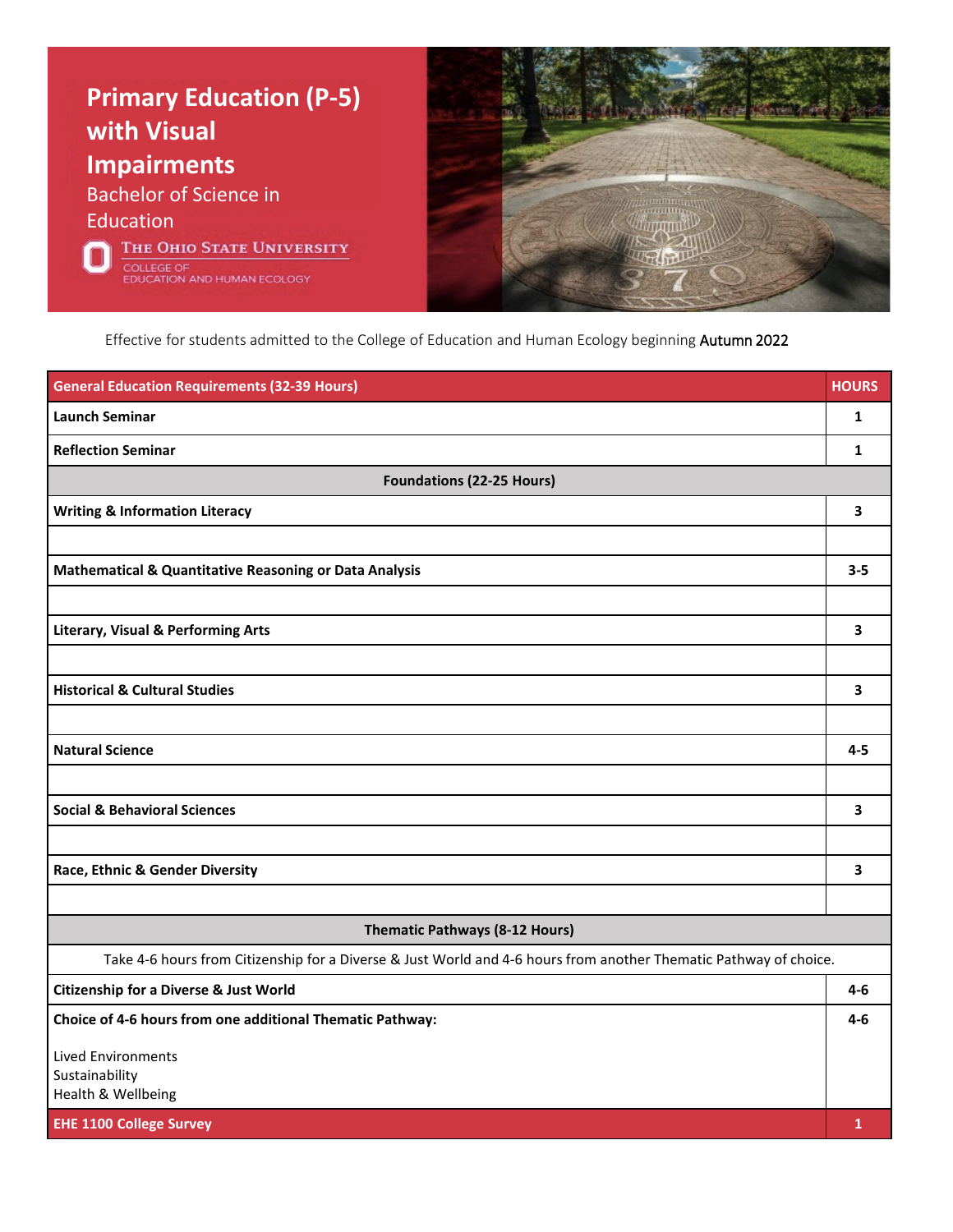## **Primary Education with Visual**

| <b>Primary Education with Visual Impairments</b>                                                                                                        | rage z       |
|---------------------------------------------------------------------------------------------------------------------------------------------------------|--------------|
| <b>Pre-Major Requirements (30-31 Hours)</b>                                                                                                             | <b>HOURS</b> |
| EDUCST 2189S First Education Experience Program (FEEP)                                                                                                  | 3            |
| <b>ESEPSY 2309 Psychological Perspectives on Education</b>                                                                                              | 3            |
| ESPHE 3206 School & Society (can overlap with GE Race, Ethnic, & Gender Diversity), or<br>ESPHE 4280 History of Modern Education                        | 3            |
| <b>EDUTL 2189 Field Experience</b>                                                                                                                      | 1            |
| EDUTL 5468 Foundations of Reading & Literacy                                                                                                            | 3            |
| HDFS 2410 Child Development, or<br>EDUTL 3160 Application of Development in Learning Contexts (either can overlap with GE Social & Behavioral Sciences) | з            |
|                                                                                                                                                         |              |

| EDUTL 2189 Field Experience                                                                                                                                                                                                                      | 1            |
|--------------------------------------------------------------------------------------------------------------------------------------------------------------------------------------------------------------------------------------------------|--------------|
| EDUTL 5468 Foundations of Reading & Literacy                                                                                                                                                                                                     | 3            |
| HDFS 2410 Child Development, or<br>EDUTL 3160 Application of Development in Learning Contexts (either can overlap with GE Social & Behavioral Sciences)                                                                                          | 3            |
| Arts Education: Choose two courses from:<br>ARTEDUC 3900 Art & Curriculum Concepts for Teachers (2)<br>MUSIC 3370 Music for Elementary Teachers (2) or MUSIC 5772 Music for Early Childhood (3)<br>EDUTL 5101 Teaching & Learning with Drama (3) | $4 - 5$      |
| MATH 1125 Math for Elementary Teachers I, or<br>MATH 1135 Numbers & Operations for Teachers                                                                                                                                                      | 5            |
| MATH 1126 Math for Elementary Teachers II, or<br>MATH 1136 Measurements & Geography for Teachers (Choose 1126 after 1125. Choose 1136 after 1135)                                                                                                | 5            |
| <b>Major Requirements (68 Hours)</b>                                                                                                                                                                                                             | <b>HOURS</b> |
| B- minimum grade required in all Major Requirements, except a B grade or higher in EDUTL 5506.                                                                                                                                                   |              |
| EDUTL 5005 Equity & Diversity in Education (can overlap with GE Citizenship for a Diverse & Just World)                                                                                                                                          | 3            |
| EDUTL 5123 Early Childhood Pedagogy                                                                                                                                                                                                              | 3            |
| EDUTL 5137 Teaching & Learning Social Studies Grades Pre K-3                                                                                                                                                                                     | 3            |
| EDUTL 5102 Teaching & Learning of Literacy in Grades Pre K-3                                                                                                                                                                                     | 3            |
| EDUTL 5108 Teaching & Learning of Mathematics in Grades Pre K-3                                                                                                                                                                                  | 3            |
| EDUTL 5129 Teaching & Learning of Science in Grades Pre K-3                                                                                                                                                                                      | 3            |
| EDUTL 5226 Composing Print + Multimodal Texts                                                                                                                                                                                                    | 3            |
| EDUTL 5225 Diverse Literature & Comprehension - Elementary-Middle Education                                                                                                                                                                      | 3            |
| EDUTL 5469 Language and Word Study for All Learners                                                                                                                                                                                              | 3            |
| EDUTL 5501 Inclusion, or<br>ESSPED 2251 Introduction to the Special Education Profession                                                                                                                                                         | 3            |
| <b>ESQREM 3005 Learner Centered Assessment</b>                                                                                                                                                                                                   | 3            |
| ESSPED 5760 Educational Assessment in Early Childhood Special Education                                                                                                                                                                          | 3            |
| EDUTL 5506 Reading & Writing Braille                                                                                                                                                                                                             | 3            |
| <b>EDUTL 5507 Visual Processes</b>                                                                                                                                                                                                               | 3            |
| EDUTL 5525 Curriculum & Instruction for Students with Visual Impairments & Multiple Disabilities                                                                                                                                                 | 3            |
| Major Requirements continued on Page 3                                                                                                                                                                                                           |              |